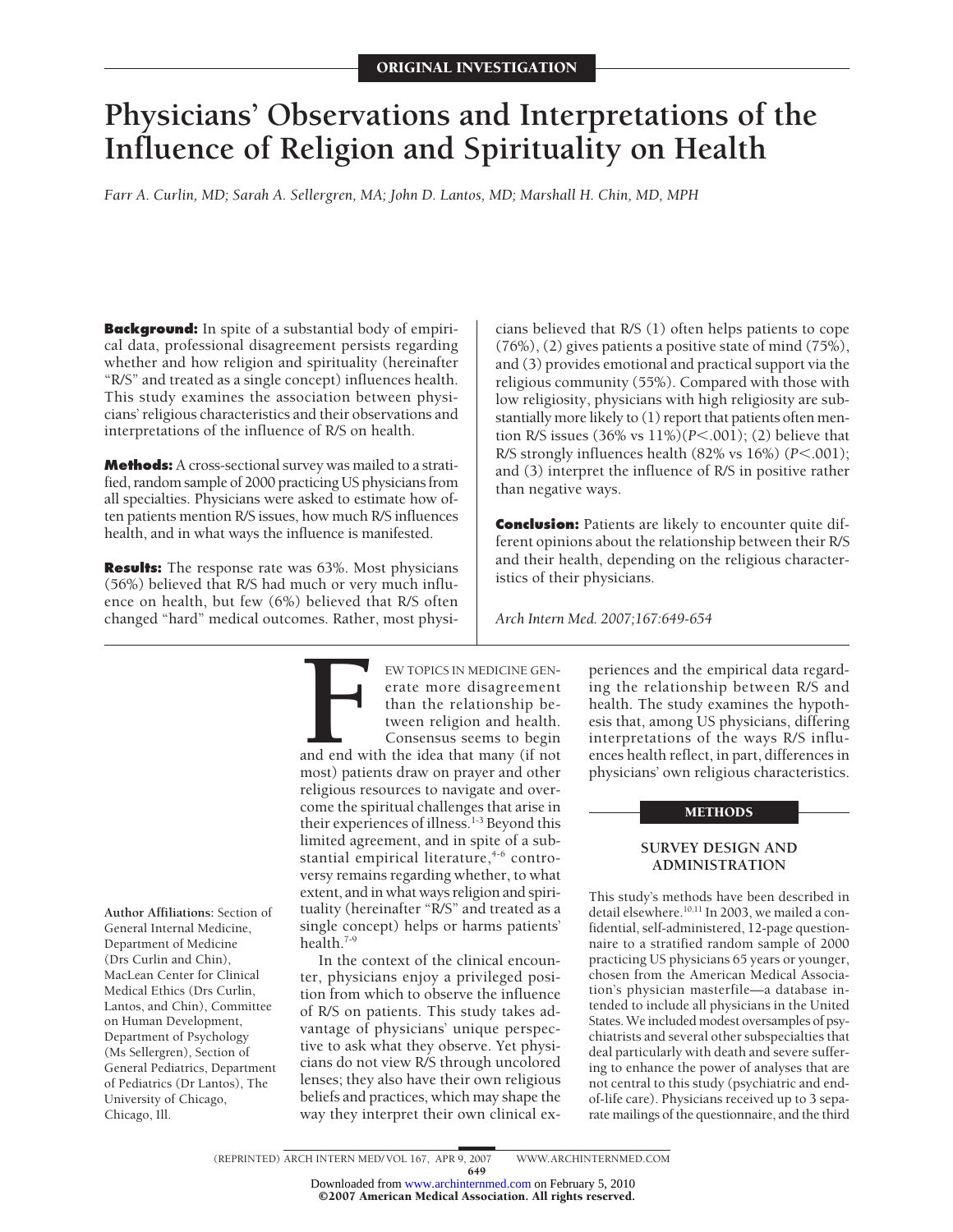| <b>Characteristic</b>                | <b>Respondents</b><br>$(n = 1144)^*$ |
|--------------------------------------|--------------------------------------|
| Intrinsic religiosity                |                                      |
| Low                                  | 407 (37)                             |
| Moderate                             | 292 (27)                             |
| High                                 | 399 (36)                             |
| Religious affiliation                |                                      |
| <b>None</b>                          | 117 (10)                             |
| Catholic                             | 244 (22)                             |
| Jewish                               | 181 (16)                             |
| Other religion                       | 157(14)                              |
| Protestant                           | 428 (38)                             |
| Region                               |                                      |
| South                                | 386 (34)                             |
| Midwest                              | 276 (24)                             |
| <b>Northeast</b>                     | 264 (23)                             |
| West                                 | 216 (19)                             |
| Age, mean (SD), y                    | 49.0 (8.3)                           |
| Women                                | 300 (26)                             |
| Ethnicity                            |                                      |
| Asian                                | 138 (12)                             |
| Black, non-Hispanic                  | 26(2)                                |
| Hispanic/Latino                      | 57(5)                                |
| White, non-Hispanic                  | 869 (78)                             |
| Other                                | 31(3)                                |
| Primary specialty                    |                                      |
| <b>Family practice</b>               | 158 (14)                             |
| Internal medicine and subspecialties | 360 (32)                             |
| Obstetrics and gynecology            | 80(7)                                |
| Pediatrics and subspecialties        | 147 (13)                             |
| Psychiatry                           | 100(9)                               |
| <b>Surgical subspecialties</b>       | 100(9)                               |
| Other                                | 197 (17)                             |

\*Unless otherwise indicated, data are reported as number (percentage) of respondents. Totals do not all sum to 1144 because of partial nonresponse.

mailing offered \$20 for participation. The characteristics of survey respondents are summarized in **Table 1**. To decrease error from data entry, all data were double keyed, crosscompared, and corrected against the original questionnaires. This study was approved by the University of Chicago institutional review board.

## **SURVEY CONTENT**

Criterion variables were measures of physicians' observations and interpretations of the influence of R/S on patients' health. We wrote the questionnaire items, listed in **Table 2**, after review of the spirituality and medicine literature and data gathered from a series of qualitative interviews.<sup>12</sup> The items were then pretested and revised for clarity and cogency through several iterations of expert panel review.<sup>13</sup> Of note, we did not define the terms *religion* and *spirituality* on the questionnaire. Rather, we presented them together and allowed respondents to apply their own working definitions.

The primary predictor variables were measures of physicians' religious characteristics. *Intrinsic religiosity—*the extent to which an individual embraces her religion as the "master motive" that guides and gives meaning to her life<sup>14</sup>—was measured as agreement or disagreement with 2 statements: "I try hard to carry my religious beliefs over into all my other dealings in life," and "My whole approach to life is based on my religion." Both statements are derived from Hoge's Intrinsic Religious Motivation Scale<sup>15</sup> and have been validated extensively

#### **Table 2. Survey Responses Regarding Observations and Interpretations of the Relationship Between Religion and Spirituality and Health\***

| <b>Questionnaire Item</b>                                               | <b>Response</b>     | Frequency,<br>$\%$ |  |  |  |  |
|-------------------------------------------------------------------------|---------------------|--------------------|--|--|--|--|
| <b>General Observationst</b>                                            |                     |                    |  |  |  |  |
| How often does the experience of                                        | Often/always        | 64                 |  |  |  |  |
| illness increase patients'                                              | Sometimes           | 34                 |  |  |  |  |
| awareness of and focus on R/S?                                          | Rarely/never        | $\mathfrak{p}$     |  |  |  |  |
| How often have your patients                                            | Often/always        | 25                 |  |  |  |  |
| mentioned R/S issues like God.                                          | Sometimes           | 51                 |  |  |  |  |
| prayer, meditation, the Bible, etc?                                     | Rarely/never        | 24                 |  |  |  |  |
| <b>General Interpretations</b>                                          |                     |                    |  |  |  |  |
| Overall, how much influence do you                                      | Much/very much      | 56                 |  |  |  |  |
| think R/S has on patients' health?                                      | Some                | 35                 |  |  |  |  |
|                                                                         | Little/none         | 9                  |  |  |  |  |
| Is the influence of R/S on health                                       | Positive            | 85                 |  |  |  |  |
| denerally positive or negative?                                         | <b>Negative</b>     | 1                  |  |  |  |  |
|                                                                         | Equal               | 12                 |  |  |  |  |
|                                                                         | It has NO influence | $\overline{2}$     |  |  |  |  |
| Do you think God or another                                             | Yes                 | 54                 |  |  |  |  |
| supernatural being ever                                                 | No                  | 28                 |  |  |  |  |
| intervenes in patients' health?                                         | <b>Undecided</b>    | 18                 |  |  |  |  |
| <b>Potential Positive Influences of R/St</b>                            |                     |                    |  |  |  |  |
| R/S helps to prevent "hard" medical                                     | Often/always        | 6                  |  |  |  |  |
| outcomes like heart attacks.                                            | Sometimes           | 33                 |  |  |  |  |
| infections, or even death.                                              | Rarely/never        | 61                 |  |  |  |  |
| R/S helps patients to cope with and                                     | Often/always        | 76                 |  |  |  |  |
| endure illness and suffering.                                           | Sometimes           | 23                 |  |  |  |  |
|                                                                         | Rarely/never        | $\mathbf{1}$       |  |  |  |  |
| R/S gives patients a positive,                                          | Often/always        | 74                 |  |  |  |  |
| hopeful state of mind.                                                  | Sometimes           | 25                 |  |  |  |  |
|                                                                         | Rarely/never        | $\mathbf{1}$       |  |  |  |  |
| How often have your patients                                            | Often/always        | 55                 |  |  |  |  |
| received emotional or practical                                         | Sometimes           | 41                 |  |  |  |  |
| support from their religious<br>community?                              | Rarely/never        | 4                  |  |  |  |  |
| <b>Potential Negative Influences of R/St</b>                            |                     |                    |  |  |  |  |
| R/S causes guilt, anxiety, or other                                     | Often/always        | 7                  |  |  |  |  |
| negative emotions that lead to                                          | Sometimes           | 38                 |  |  |  |  |
| increased patient suffering.                                            | Rarely/never        | 55                 |  |  |  |  |
| R/S leads patients to refuse, delay,                                    | Often/always        | $\overline{2}$     |  |  |  |  |
| or stop medically indicated                                             | Sometimes           | 30                 |  |  |  |  |
| therapy.                                                                | Rarely/never        | 68                 |  |  |  |  |
| How often have your patients used                                       | Often/always        | 4                  |  |  |  |  |
| religion/spirituality as a reason to<br>avoid taking responsibility for | Sometimes           | 29                 |  |  |  |  |
| their own health?                                                       | Rarely/never        | 67                 |  |  |  |  |

Abbreviation: R/S, religion and spirituality, treated as a single concept. \*There were 1144 total respondents, but this varies slightly by outcome due to partial nonresponse. Table presents survey-design adjusted estimates of population frequencies for the full population of practicing US physicians 65 years or younger. Standard errors are  $\leq$ 1.7% for all estimates in this table.

†These items preceded by "Considering your experience, how often do you think . . . " or "In your experience..." Those who marked "Does not apply" are not included in the denominator.

in prior research.<sup>14-18</sup> Intrinsic religiosity was categorized as low if physicians disagreed with both statements, moderate if they agreed with one but not the other, and high if they agreed with both. Physicians' religious affiliations were categorized as *none* (includes atheist, agnostic, and none), *Protestant, Catholic, Jewish,* and *other religion* (includes Buddhist, Hindu, Mormon, Muslim, Eastern Orthodox, and other).

We expected the religious characteristics of physicians' patients to influence their observations and interpretations, and

650

Downloaded from [www.archinternmed.com](http://www.archinternmed.com) on February 5, 2010<br>© 2007 American Medical Association. All rights reserved.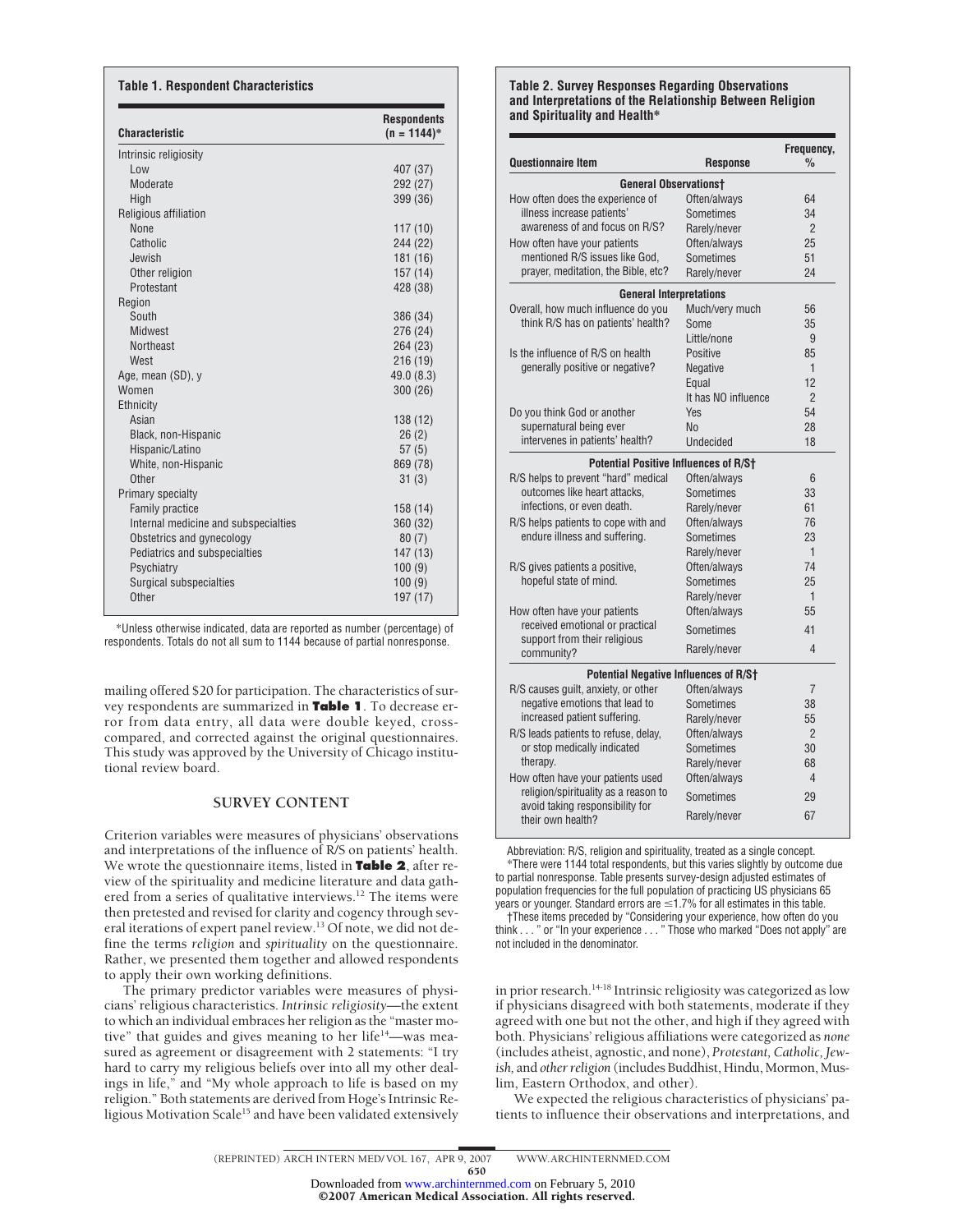religious persons in the United States are more likely to live in the South and the Midwest.19 Therefore, we also examined region as a predictor. In multivariate analyses, we included physician age, sex, ethnicity, and primary specialty as controls.

## **STATISTICAL ANALYSIS**

Case weights<sup>20</sup> were assigned and included in analyses to account for the sampling strategy and modest differences in response rate by sex and foreign medical graduation. Missing data and items marked "Does not apply" were excluded from analyses. We first generated estimated proportions for each survey item. We then used the Pearson  $\chi^2$  test and multivariate logistic regression to examine differences in several dichotomized criterion variables by intrinsic religiosity, religious affiliation, and region of practice. All analyses take into account survey design and case weights by using the survey commands of Stata/SE 9.0 (Stata Corp; College Station, Tex, 2005).

## **RESULTS**

Of the 2000 potential respondents, an estimated 9% were ineligible because their addresses were incorrect or they were deceased. Among eligible physicians, our response rate was 63% (1144 of 1820). Details of response rate calculation have been reported elsewhere.<sup>10</sup>

Foreign medical graduates were less likely to respond than US medical graduates  $(54\% \text{ vs } 65\%)$   $(P<.001)$ , and men were slightly less likely to respond than women (61% vs 67%) (*P*=.03). These differences were accounted for by assigning case weights. Response rates did not differ by age, region, or board certification, and we found no differences in intrinsic religiosity by response wave. The proportion of respondents who reported religious affiliations as atheist, agnostic, or none declined slightly in later waves (*P*=.04), and after the close of formal data collection, we contacted 20 nonrespondents, among whom 75% (compared with 58% of respondents) agreed with the statement, "I try hard to carry my religious beliefs over into all my other dealings in life." These findings suggest that nonreligious physicians may have been slightly more likely to respond than religious physicians.

As detailed in Table 2, two thirds of US physicians believe the experience of illness often or always increases patients' awareness of and focus on R/S issues, though only one quarter say that patients have mentioned R/S issues to a similar extent. A majority of physicians believe that R/S has much or very much influence on health (56%) and that at times a supernatural being intervenes (54%). Although the great majority (85%) believe that the influence or R/S is generally positive, few (6%) believe that R/S often changes "hard" medical outcomes. Rather, most physicians believe R/S often helps patients to cope (76%), gives patients a positive state of mind (74%), and provides emotional and practical support via the religious community (55%). Although few physicians report that R/S often causes guilt, anxiety, or other negative emotions (7%), leads patients to decline medically indicated therapy (2%), or is used by patients to avoid taking responsibility for their own health (4%), about a third believe that R/S has these harmful influences sometimes.

As summarized in **Table 3**, physicians' observations and interpretations are strongly associated with their religious characteristics. Physicians with higher intrinsic religiosity are much more likely to (1) report that their patients bring up R/S issues, (2) believe that R/S strongly influences health, and (3) interpret the influence of R/S in positive rather than negative ways. These associations persist in multivariate analyses that control for religious affiliation, region of practice, age, sex, ethnicity, and specialty. In multivariate analyses comparing physicians with those with no religious affiliation, Protestants are more likely to report that their patients bring up R/S issues and are more likely to believe that (1) God intervenes in patients' health, (2) R/S helps patients to cope, and (3) R/S sometimes prevents hard medical outcomes. Catholics are more likely to believe that God intervenes and that R/S helps patients to cope, and they are less likely to believe that R/S causes negative emotions. Physicians of other religious affiliations are more likely to report that their patients bring up R/S issues, that God intervenes, and that R/S strongly influences health and sometimes prevents hard medical outcomes.

Finally, physicians who practice in the South were more likely than those in other regions to report that their patients often mention R/S issues (**Table 4**). Those in the South and Midwest were generally more likely, while those in the West and Northeast were less likely, to believe that R/S influences health in strong and positive ways.

### COMMENT

Most US physicians believe that R/S has a substantial and generally positive influence on patients' health and that on occasion the influence is due to divine intervention. Yet, whatever the mechanism, few physicians report that R/S often influences hard medical outcomes. Rather, as our group found in an earlier qualitative study,  $12$  physicians tend to interpret the influence of R/S by reference to the ways that religions provide paradigms for understanding and making decisions related to illness and communities in which illness is coped with and endured. The study also demonstrates that physicians' notions about the relationship between R/S and patients' health are strongly associated with physicians' own religious characteristics, even after controlling for region of practice and other covariates.

Earlier, more limited surveys also found that physicians are more likely to believe that religion influences patients' experiences than to believe that it instrumentally affects health outcomes. For example, 2 surveys in 1 academic health center found that large majorities of physician respondents agreed with the statement "Like other health-related patient behaviors (eg, regular exercise, proper diet, no tobacco use), patient religious beliefs positively affect health,"21,22 and that religion "provides a support system for patients/families during times of crisis."22 In contrast, much smaller proportions agreed with the statement, "Religious involvement reduces patient morbidity and mortality."21,22 In a related pattern, Koenig and colleagues<sup>23</sup> found that family physician re-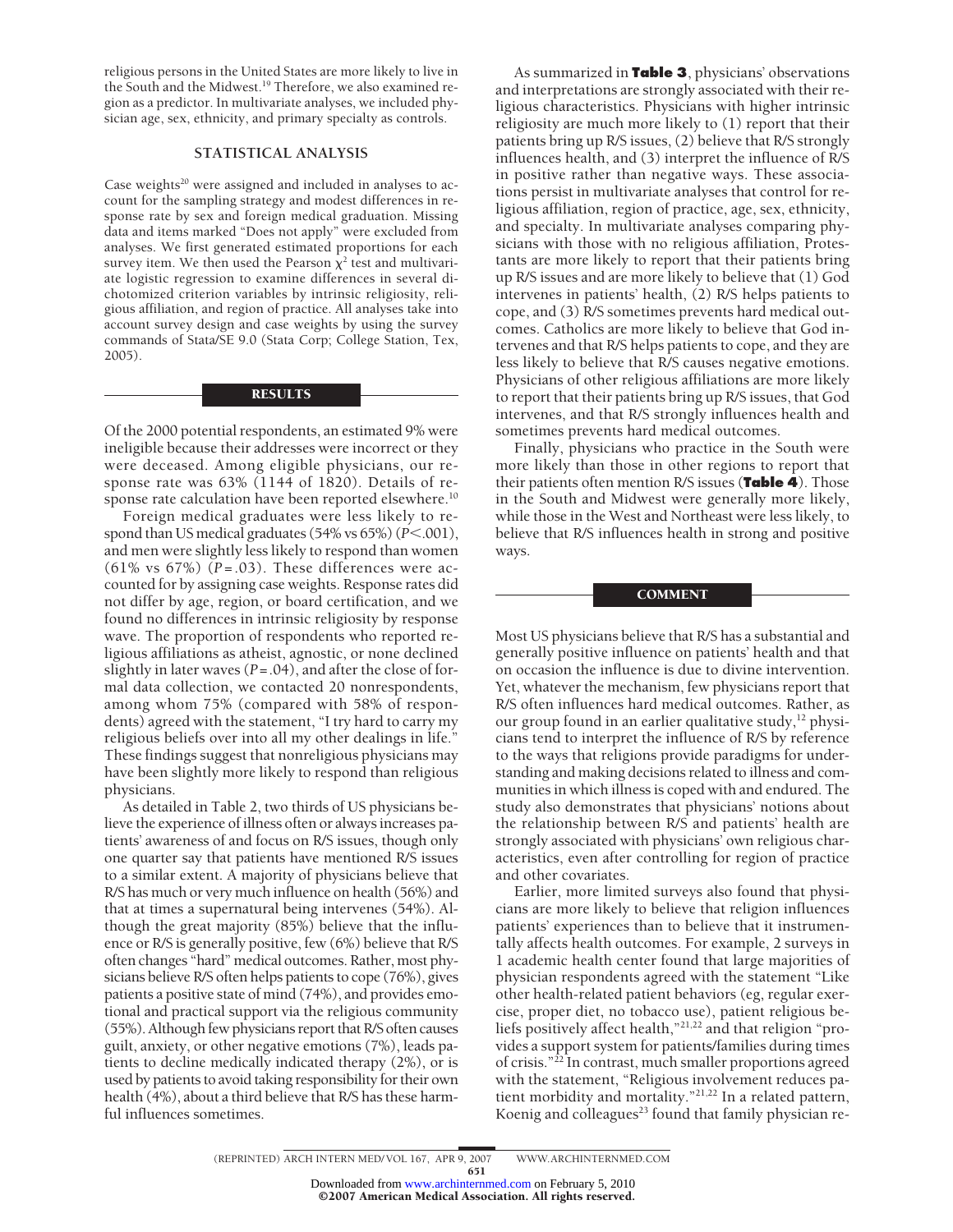#### **Table 3. Observations and Interpretations of the Influence of Religion and Spirituality on Health, Stratified by Physician Religious Characteristics**

| <b>Physician Observation</b><br>or Interpretation<br>Patients have mentioned R/S issues | <b>Intrinsic Religiosity</b> |    |                               |               | <b>Religious Affiliation</b> |                                     |  |
|-----------------------------------------------------------------------------------------|------------------------------|----|-------------------------------|---------------|------------------------------|-------------------------------------|--|
|                                                                                         | Bivariate, %*                |    | Multivariate,<br>OR (95% CI)+ | Bivariate, %* |                              | <b>Multivariate</b><br>OR (95% CI)+ |  |
|                                                                                         | Low                          | 18 | 1 [Reference]                 | None          | 15                           | 1 [Reference]                       |  |
| (often/always)                                                                          | Moderate                     | 19 | $0.8(0.5-1.3)$                | Protestant    | 33                           | $2.1(1.0-4.4)$                      |  |
|                                                                                         | High                         | 36 | $1.8(1.2 - 2.7)$ ‡            | Catholic      | 24                           | $1.4(0.7-3.1)$                      |  |
|                                                                                         |                              |    |                               | Jewish        | 9                            | $0.6(0.2-1.3)$                      |  |
|                                                                                         |                              |    |                               | Other         | 28                           | $2.5(1.1-5.7)$                      |  |
| R/S influences health (much/very                                                        | Low                          | 34 | 1 [Reference]                 | None          | 34                           | 1 [Reference]                       |  |
| much)                                                                                   | Moderate                     | 57 | $2.2(1.5-3.2)$ ‡              | Protestant    | 69                           | $1.5(0.8-2.6)$                      |  |
|                                                                                         | High                         | 82 | $7.3(4.9-11)$                 | Catholic      | 58                           | $1.0(0.5-1.8)$                      |  |
|                                                                                         |                              |    |                               | Jewish        | 29                           | $0.5(0.3-1.0)$ ‡                    |  |
|                                                                                         |                              |    |                               | Other         | 68                           | $1.9(1.0-3.8)$ ‡                    |  |
| God intervenes in patients' health                                                      | Low                          | 27 | 1 [Reference]                 | None          | 14                           | 1 [Reference]                       |  |
|                                                                                         | Moderate                     | 58 | $2.9(2.0-4.4)$ ‡              | Protestant    | 68                           | $5.2(2.6-10)$                       |  |
|                                                                                         | High                         | 84 | $9.9(6.5-15)$ <sup>±</sup>    | Catholic      | 69                           | $6.1(3.0-12)$ ‡                     |  |
|                                                                                         |                              |    |                               | Jewish        | 22                           | $1.5(0.6-3.4)$                      |  |
|                                                                                         |                              |    |                               | Other         | 58                           | $3.7(1.7-8.2)$ ‡                    |  |
| R/S prevents hard medical outcomes                                                      | Low                          | 22 | 1 [Reference]                 | None          | 15                           | 1 [Reference]                       |  |
| (sometimes/often/always)                                                                | Moderate                     | 37 | $1.8(1.2 - 2.7)$ ‡            | Protestant    | 51                           | $3.0(1.5-5.9)$ ‡                    |  |
|                                                                                         | High                         | 61 | $4.7(3.2-6.9)$ ‡              | Catholic      | 37                           | $2.0(0.9-4.1)$                      |  |
|                                                                                         |                              |    |                               | Jewish        | 25                           | $1.7(0.8-3.7)$                      |  |
|                                                                                         |                              |    |                               | Other         | 47                           | $2.8(1.3-6.1)$ ‡                    |  |
| R/S helps patients cope                                                                 | Low                          | 61 | 1 [Reference]                 | None          | 51                           | 1 [Reference]                       |  |
| (often/always)                                                                          | Moderate                     | 81 | $2.1(1.4-3.2)$ ‡              | Protestant    | 85                           | $2.1(1.2-3.9)$                      |  |
|                                                                                         | High                         | 91 | $4.5(2.8-7.3)$ ‡              | Catholic      | 82                           | $2.1(1.1-4.2)$                      |  |
|                                                                                         |                              |    |                               | Jewish        | 61                           | $1.2(0.6-2.3)$                      |  |
|                                                                                         |                              |    |                               | Other         | 76                           | $1.5(0.7-3.0)$                      |  |
| R/S causes negative emotions                                                            | Low                          | 54 | 1 [Reference]                 | None          | 64                           | 1 [Reference]                       |  |
| (sometimes/often/always)                                                                | Moderate                     | 40 | $0.6(0.4-0.9)$ <sup>±</sup>   | Protestant    | 42                           | $0.7(0.4-1.3)$                      |  |
|                                                                                         | High                         | 38 | $0.5(0.4-0.7)$ ‡              | Catholic      | 34                           | $0.5(0.3-1.0)$ ‡                    |  |
|                                                                                         |                              |    |                               | Jewish        | 55                           | $0.9(0.5-1.6)$                      |  |
|                                                                                         |                              |    |                               | Other         | 45                           | $0.9(0.5-1.6)$                      |  |

Abbreviations: CI, confidence interval; OR, odds ratio; R/S, religion and spirituality, treated as a single concept.

\*Percentage (population estimates accounting for survey design) of physicians from each religious category who agree with each of the criterion measures ( $P \leq 001$  for all bivariate associations in this table by  $\chi^2$  analysis).

†For agreement with each criterion measure after adjustment for all other covariates listed in Table 1.

 $\pm P < 0.5$ 

spondents were more likely to believe that religion has a positive effect on the mental health (67%) than on the physical health (42%) of elderly patients.

With respect to physicians' religious characteristics, Siegel and colleagues<sup>24</sup> found that pediatricians in 1 medical center who had stronger levels of religious and spiritual orientation were more likely to believe that faith plays a role in healing and that pediatric patients would like to discuss R/S issues with their physicians. Our findings suggest that similar relationships are found between physicians' religious characteristics and a range of their observations and interpretations of the relationship between R/S and health.

We find it notable, particularly in light of perennial discussions about the relationship between science and faith, that most physicians apply medical science while maintaining a belief that God intervenes in patients' health. This also indicates a way that religious characteristics may influence the care of patients in clinical contexts like endof-life care in which some patients and families articulate hopes for miracles.<sup>25</sup> Compared with their secular colleagues, religious physicians may be more likely to

share such hopes and to understand the religious frameworks from which they emerge. Further study is required to explore how these differences may affect the care patients receive.

As a cross-sectional survey, our study is not able to explain why religious and nonreligious physicians differ so markedly in their observations and interpretations of the influence of R/S on health. Perhaps physicians with different religious characteristics are exposed to different bodies of evidence. For example, we have found that religious physicians are much more likely than their secular colleagues to report that they regularly inquire about and discuss R/S issues with their patients.<sup>10</sup> This topic may bear semblance to others in clinical medicine (eg, the use of alternative therapies) in which the physician cannot know the beliefs and practices of a patient until and unless inquiries are made and "evidence" thereby gathered. If so, the evidence that physicians encounter will depend on those preexisting casts of mind that lead some to inquire about and discuss R/S with patients and lead others to consider such issues irrelevant or inappropriate.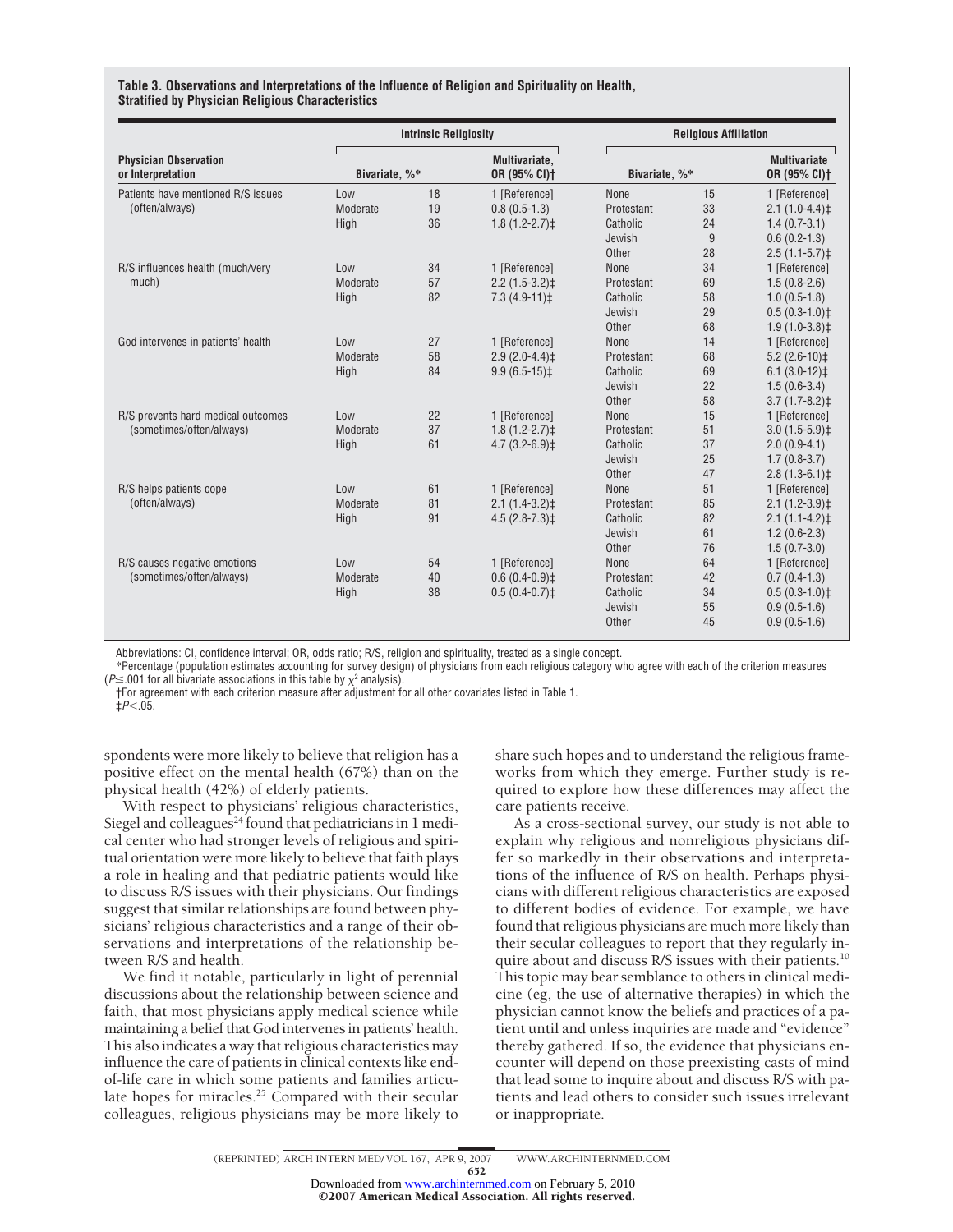In addition, physicians' experiences will vary to the extent that patients and physicians aggregate based on religious concordance. Some such aggregation will occur by default because of regional variations in patients' and physicians' religious characteristics. For example, patients and physicians in the South are more likely to be religious than are those in other regions. It is not surprising, therefore, that physicians who practice in the South are more likely to report that their patients' often mention R/S issues. Likewise, if religious patients are more likely to talk about what they believe is God's intervention in their lives, that may explain why physicians in the South (even after controlling for physicians' religious characteristics) are more likely to believe such intervention actually occurs.

Patients and physicians with shared religious commitments may also aggregate more self-consciously. We might expect that patients for whom religion has stronger and more positive influence are more likely to seek out religious physicians and talk with them about the benefits of their religious experience. Likewise, patients for whom religion has more limited or negative influence may be more likely to select secular physicians and talk with them about the harms of their religious experience. To the extent that religious physicians more often inquire about their patients' R/S concerns and patients and physicians aggregate based on religious concordance, physicians of different religious characteristics will be exposed to different bodies of clinical evidence regarding R/S and health.

Yet it is also possible that, other factors being equal, physicians with different religious (or secular) commitments interpret the same body of evidence in very different ways. Notable in this regard is the fact that even within the empirical literature, intense scrutiny of the data has produced more conflict than consensus.<sup>7-9</sup> Our findings suggest that in the clinical domain, patients are likely to encounter very different ideas about the relationship between their R/S and their health, depending on the religious frameworks of their physicians. What the secular physician may not notice or may ignore, the religious physician may emphasize or exaggerate. The influence that one may interpret as weak and/or negative, the other may interpret as strong and/or positive.

It is not surprising that physicians' judgments are influenced by factors beyond scientific evidence. Indeed, the body of data collected by Wennberg<sup>26</sup> demonstrates that patterns of physician practice are often less related to empirical evidence than to regional economics, specialization, and cultural norms. It is perhaps also not surprising that studies have found religious characteristics to be associated with the ways physicians behave in talking about R/S issues and praying with patients in the clinical encounter.<sup>10,27,28</sup> However, the present study suggests something more—that the religious beliefs and practices of physicians also strongly influence the ways physicians interpret their clinical observations and the empirical data.

The study has important limitations. Although our study had a better-than-average response rate<sup>29</sup> and we did not find substantial evidence to suggest response bias, religious and other characteristics may have sys-

#### **Table 4. Observations and Interpretations of the Influence of Religion and Spirituality on Health, Stratified by Region of Practice**

| <b>Physician Observation</b><br>or Interpretation | Bivariate, %*    | <b>Multivariate</b><br>OR (95% CI) <sup>+</sup> |                  |
|---------------------------------------------------|------------------|-------------------------------------------------|------------------|
| Patients have mentioned                           | South            | 36                                              | 1 [Reference]    |
| R/S issues                                        | Midwest          | 21 <sub>±</sub>                                 | $0.4(0.3-0.7)$ § |
| (often/always)                                    | West             | 18                                              | $0.4(0.2-0.6)$ § |
|                                                   | <b>Northeast</b> | 19                                              | $0.5(0.3-0.8)$ § |
| R/S influences health                             | South            | 63                                              | 1 [Reference]    |
| (much/very much)                                  | <b>Midwest</b>   | 64‡                                             | $1.1(0.7-1.6)$   |
|                                                   | West             | 54                                              | $0.9(0.6-1.4)$   |
|                                                   | <b>Northeast</b> | 43                                              | $0.6(0.4-0.9)$ § |
| God intervenes in                                 | South            | 64                                              | 1 [Reference]    |
| patients' health                                  | Midwest          | 59‡                                             | $0.7(0.5-1.1)$   |
|                                                   | West             | 47                                              | $0.7(0.4-1.1)$   |
|                                                   | <b>Northeast</b> | 41                                              | $0.5(0.3-0.7)$ § |
| R/S prevents hard                                 | South            | 44                                              | 1 [Reference]    |
| medical outcomes                                  | Midwest          | 41                                              | $0.9(0.6-1.4)$   |
| (sometimes/often/                                 | West             | 40                                              | $1.1(0.7-1.7)$   |
| always)                                           | <b>Northeast</b> | 29                                              | $0.7(0.4-1.1)$   |
| R/S helps patients cope<br>(often/always)         | South            | 84                                              | 1 [Reference]    |
|                                                   | <b>Midwest</b>   | 79‡                                             | $0.6(0.4-0.9)$ § |
|                                                   | West             | 75                                              | $0.7(0.4-1.2)$   |
|                                                   | <b>Northeast</b> | 62                                              | $0.3(0.2-0.5)\$  |
| R/S causes negative                               | South            | 42                                              | 1 [Reference]    |
| emotions                                          | <b>Midwest</b>   | 42¶                                             | $1.0(0.7-1.5)$   |
| (sometimes/often/                                 | West             | 53                                              | $1.4(0.9-2.1)$   |
| always)                                           | <b>Northeast</b> | 46                                              | $1.0(0.7-1.6)$   |

Abbreviations: CI, confidence interval; OR, odds ratio; R/S, religion and spirituality, treated as a single concept.

\*Percentage (population estimates accounting for survey design) of physicians from each region who agree with each of the criterion measures (tests of association by  $\chi^2$  analysis).

†For agreement with each criterion measure after adjustment for all other covariates listed in Table 1.

tematically affected physicians' willingness to respond in unmeasured ways. It is also possible to operationalize physician religiosity in different ways, using more items or different constructs,30 though in other analyses our group found similar relationships for frequency of attendance at religious services and self-reported religiousness ("To what extent do you consider yourself a religious person?").

Limitations notwithstanding, these findings challenge any aspirations to a consensus interpretation of the relationship between R/S and health. Indeed, consensus is probably an unrealistic aim if disagreements are rooted in differences that go as deep as religion. These findings might rather lend support to the Association of American Medical Colleges<sup>'31</sup> recommendation that physicians "recognize that their own spirituality... might affect the ways they relate to, and provide care to, patients." Future studies should examine the ways physicians' religious (and secular) commitments shape their clinical engagements in these and other domains.

## **Accepted for Publication:** December 7, 2006.

**Correspondence:** Farr A. Curlin, MD, Section of General Internal Medicine, Department of Medicine, The Uni-

653

Downloaded from [www.archinternmed.com](http://www.archinternmed.com) on February 5, 2010<br>© 2007 American Medical Association. All rights reserved.

<sup>‡</sup>*P*.001.

 $\dot{\S}P$  <.05.

 $\bar{P} = .01$ .

 $\P P = .09.$ 

<sup>(</sup>REPRINTED) ARCH INTERN MED/ VOL 167, APR 9, 2007 WWW.ARCHINTERNMED.COM